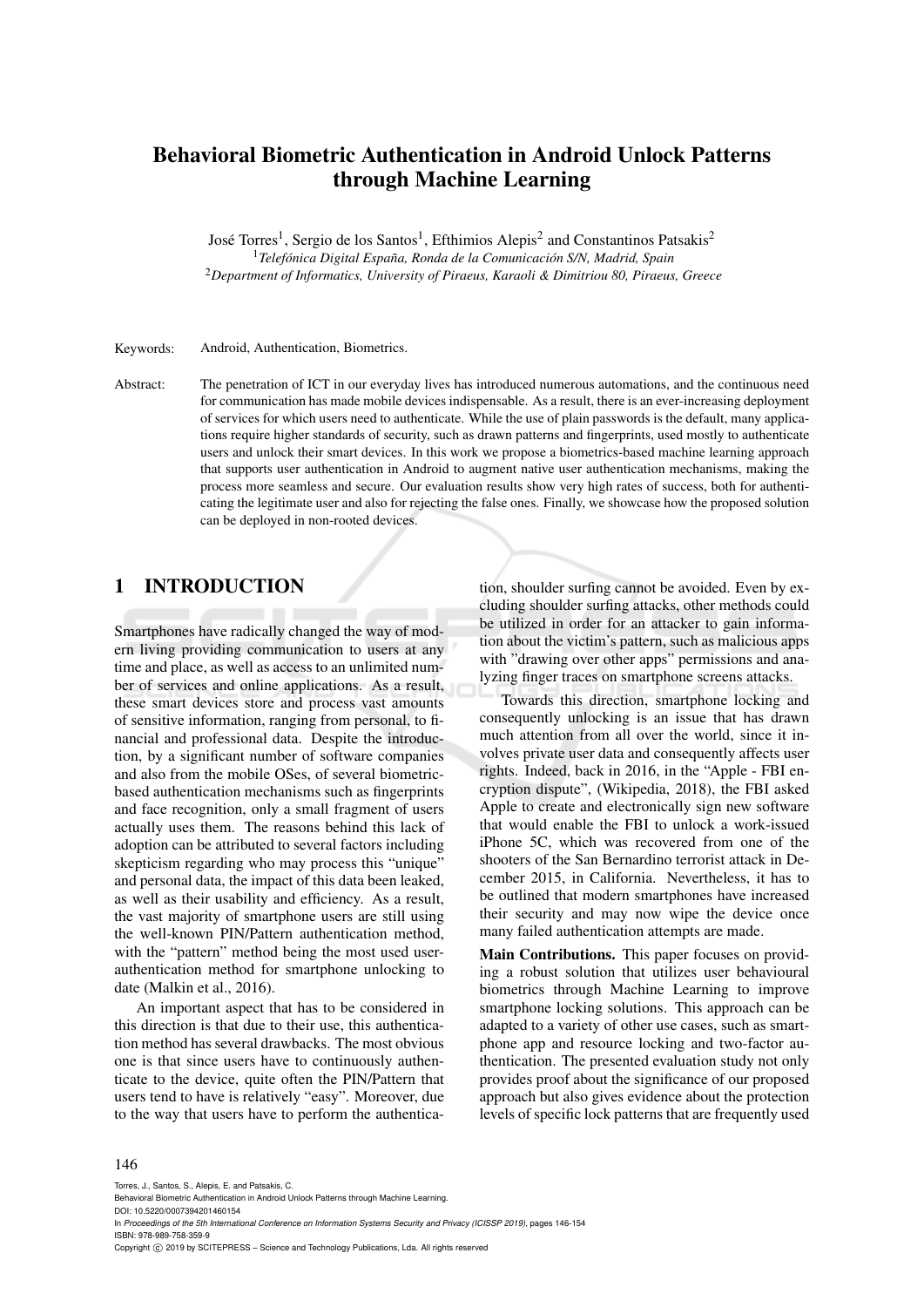by users. Moreover, contrary to related work we detail how the proposed mechanism can be deployed in stock Android devices without the need to root the device.

Organisation of This Work. The rest of this work is structured as follows. In the next section, we present the related work regarding locking pattern in smartphones. Section 3 details the problem setting and the use case that this paper addresses, while Section 4 illustrates our proposed solution. Then, in Section 5 we detail the Machine Learning core of the developed system. Section 6 presents the evaluation experiment that was conducted, along with its results. Finally, Section 7 summarises our contributions and proposes future work.

# 2 RELATED WORK

In what follows we provide a brief overview regarding research on smartphone protection through its locking mechanisms and more specifically using the locking pattern. The authors have included works that reveal this topic's scientific significance, in terms of user statistics, studies on the theoretic security level of the mechanism in question, as well as attacks focusing on bypassing secure pattern lock screens.

As stated in (Malkin et al., 2016), to prevent unauthorized access to smartphones, their users can enable a "lock screen" which may require entering a PIN or password, drawing a pattern, or providing a biometric, such as users' fingerprints. In the survey conducted by (Malkin et al., 2016), involving more than 8.000 users from eight different countries, the prevailing method for locking a smartphone is considered the smartphone pattern, used in almost half of all users of the survey (48% of all locking mechanisms).

Nevertheless, in (Aviv et al., 2010), the authors examine the feasibility of "smudge" attacks on touch screens for smartphones and focus their analysis on the Android lockscreen pattern. Alarmingly, their study concludes that in the vast majority of settings, partial or complete patterns are easily retrieved. Indeed, the authors of (Aviv et al., 2010) managed to partially identify 92% of Android patterns and fully in 68% of their attempts, using camera setups.

As stated in (Aviv et al., 2017), Android unlock patterns are considered as the most prevalent graphical password system to date. The same researchers argue that human-chosen authentication stimuli, such as text passwords and PINs, are easy to guess and therefore investigate whether an increase in the unlock pattern grid size positively affects the security level of the mechanism in question.

In (Meng, 2016) two user studies were conducted with a total of 45 participants to investigate the impact of multi-touch behaviours on creating Android unlock patterns. While focusing mainly on the issue of usability, the author proposes increasing the number of touchable points and improving the rules of unlock pattern creation.

As shown in (Kessler, 2013), a mathematical formula for the exact number of patterns is not known yet, even for the simplest case of the unlock patterns, namely, the 3x3 grid. The authors of (Lee et al., 2017) and (Lee et al., 2016) respectively calculated in their works the lower and upper bounds of Android unlock patterns, thus providing a theoretical estimation of the unlock patterns' corresponding security level.

In (Canfora et al., 2016) readers will find a very interesting approach where the authors propose a continuous and silent monitoring process based on a set of user specific features, namely device orientation, touch and cell tower. Other kinds of protection techniques regarding user authentication include the works of (Nicholson et al., 2006) where the authors propose authentication token-based mechanisms to identify legal users, (Dunphy et al., 2010) where graphical password systems are utilized and (Luca et al., 2012) where the authors propose a novel application, where the user draws a stroke on the touch screen as a input password utilizing touch pressure, touch finger size and speed. While this work is the most similar to our work, our experiments have much higher percentages of accuracy, while our approach is based on finger movements on the screen. Arguably, only a very limited number of smartphone devices to date support finger pressure data calculations.

After a thorough investigation of the related scientific literature, we have come up with the conclusion that even though there is a growing interest towards the direction of securely locking, and consequently unlock attacks to, smartphones, we did not find significant scientific attempts, other that (Luca et al., 2012), in the direction of improving the already adopted unlock mechanism of the smartphone pattern utilizing machine learning and behavioral biometric user data, as described in this paper.

### 3 PROBLEM SETTING

As already discussed, smartphone locking is very common to the majority of smartphone users to date. In this section, we further analyze the problem of securing sensitive personal data that involve smartphones, going a step further than the actual access to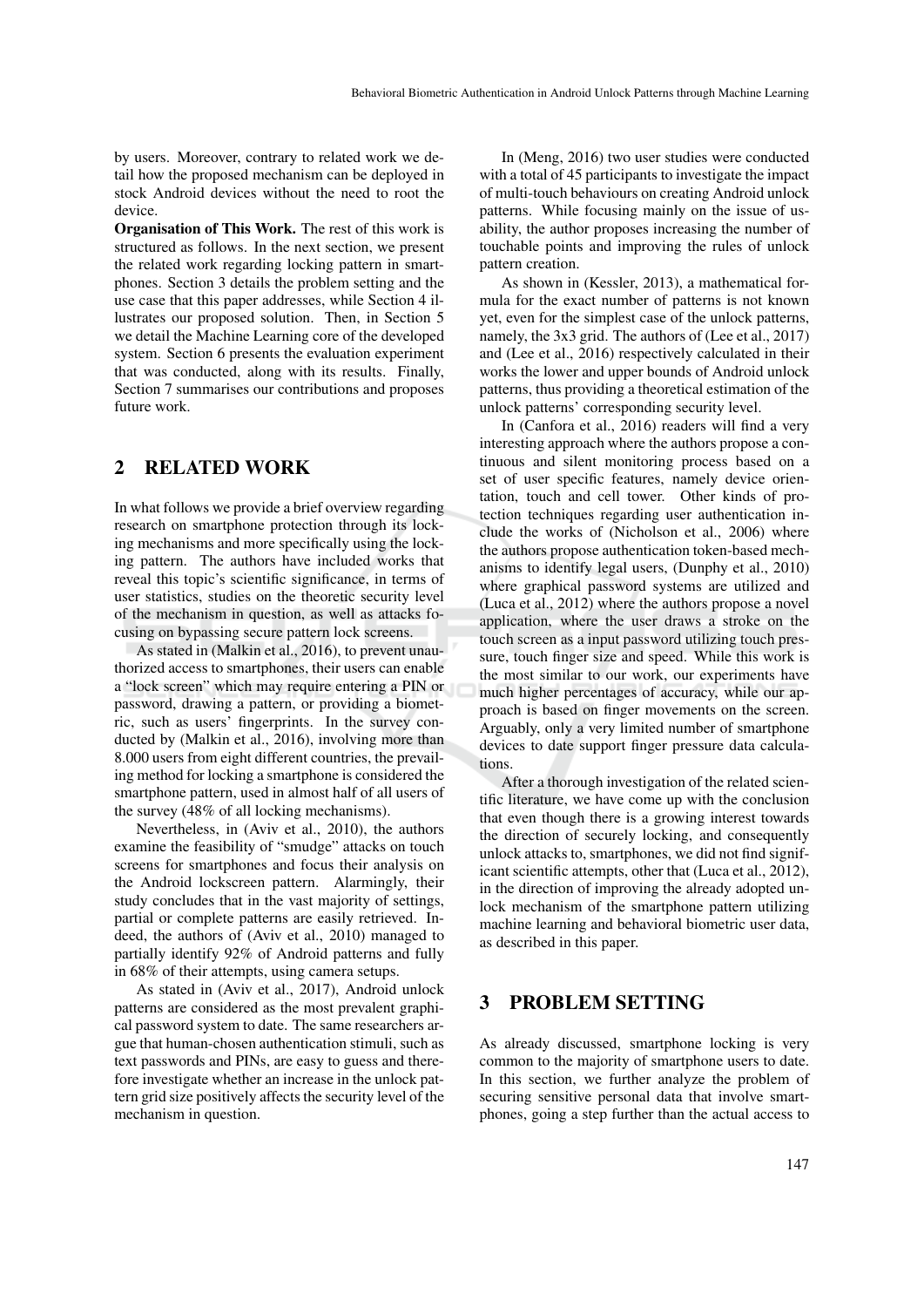a physical device. We argue that modern smartphone users not only want to secure their mobile device but in many cases, there are also specific applications and data that need to be strongly secured. In order to understand this argument, a use case is described.

Let us assume that Alice has an Android device which has several applications, some of which require strong authentication, e.g. banking applications. Moreover, Alice may often share her device with daughter Carol to let her play or browse the Internet. Android may support more than one users. However, this feature is not often used due to usability issues and because in the case of Carol, shoulder surfing cannot be avoided.

Due to her job, Alice comes in contact with many people on a daily basis, and quite often she has to unlock her device in front of them. Therefore, Alice fears that her unlock PIN/pattern (and possibly other credentials) may have been disclosed through shoulder surfing. Moreover, Alice would like to have control of some web pages and apps to avoid possible issues, from posting something inappropriate on a social network to messing with her bank account.

Based on the above, Alice wants to be able to authenticate on a device easily, avoiding shoulder surfing attacks. Additionally, Alice wants to be able to share her device with Carol, yet lock some apps and possibly web pages so that her daughter cannot access them. In terms of implementation, we opt for a light solution so that the device must not be rooted but use existing and native mechanisms.

We argue that the above could be solved by providing some *context awareness* to an app that controls access to the device. In this case, context awareness refers to the ability of an app to infer:

- Which user has authenticated.
- Which are the running apps.
- Which web page the user wants to browse.

From the questions above, only the first one can be answered. Regarding running applications, Google has removed the getRunningTasks method of ActivityManager as of API level 21 to avoid apps surveying users and more importantly to prevent malicious apps from timely overlaying other apps (e.g. banking) and harvesting credentials. While in the literature there are several ways to determine the foreground app (Chen et al., 2014; Bianchi et al., 2015; Alepis and Patsakis, 2017), yet all of them have been deprecated in AOSP. Nevertheless, Google as of Android Lollipop, allows developers to use two methods to get usage statistics or detect the foreground app. More precisely, they may either use the UsageStatsManager API

which requires the PACKAGE\_USAGE\_STATS system permission and allows an app to collect statistics about the usage of the installed apps, or use the AccessibilityService API which requires the BIND\_ACCESSIBILITY\_SERVICE system permission. Notably, both these permissions are "more than dangerous" permissions. In the first case though, Android does not allow apps to derive anything else apart from aggregated statistics about the usage of the installed apps. In this regard, an app that has been granted this permission may collect aggregated usage data for up to 7 days for daily intervals, up to 4 weeks for weekly intervals, up to 6 months for monthly intervals, and finally up to 2 years for yearly intervals, always depending on the chosen interval. In the second case, using the AccessibilityService, which includes handling the onAccessibilityEvent() callback and checking whether the TYPE\_WINDOW\_STATE\_CHANGED event type is present, one may determine when the current window changes. It is important to note that Google has warned developers about this permission, that she will remove apps from the Play Store if they use accessibility services for "non-accessibility purposes" (Android Police, 2017).

Finally, regarding web pages, it is worthwhile to notice that since Nougat apps may not access any content of /proc/ beyond /proc/[pid]/ where<br>[pid] is their own pid. Therefore, access to [pid] is their own pid. /proc/net/tcp6 is not possible which would allow an app to infer the domain that another app tries to access. Hence, the only available ways to intercept the network usage seem to be by re-routing the network traffic through a local proxy or a VPN. Either of these cases introduces its own security and trust constraints. For instance, the use of a local proxy implies that selfsigned certificate must be installed with the latter triggering a security notification in Android and implying further trust issues. In both cases (local proxy/VPN) one has access to all the user's unencrypted traffic.

# 4 PROPOSED SOLUTION

In this section, we describe our proposed solution regarding the resulting application. It should be noted that the backend of our app implements a specific use case of our online service, also called "SmartPattern", which works as an authorization/authentication mechanism of a service that allows protecting any external resource through "Smart Patterns" (using an API, Oauth2 or JWT). At present, the app focuses on securely locking specific apps inside the Android ecosystem. The OS itself could adopt the described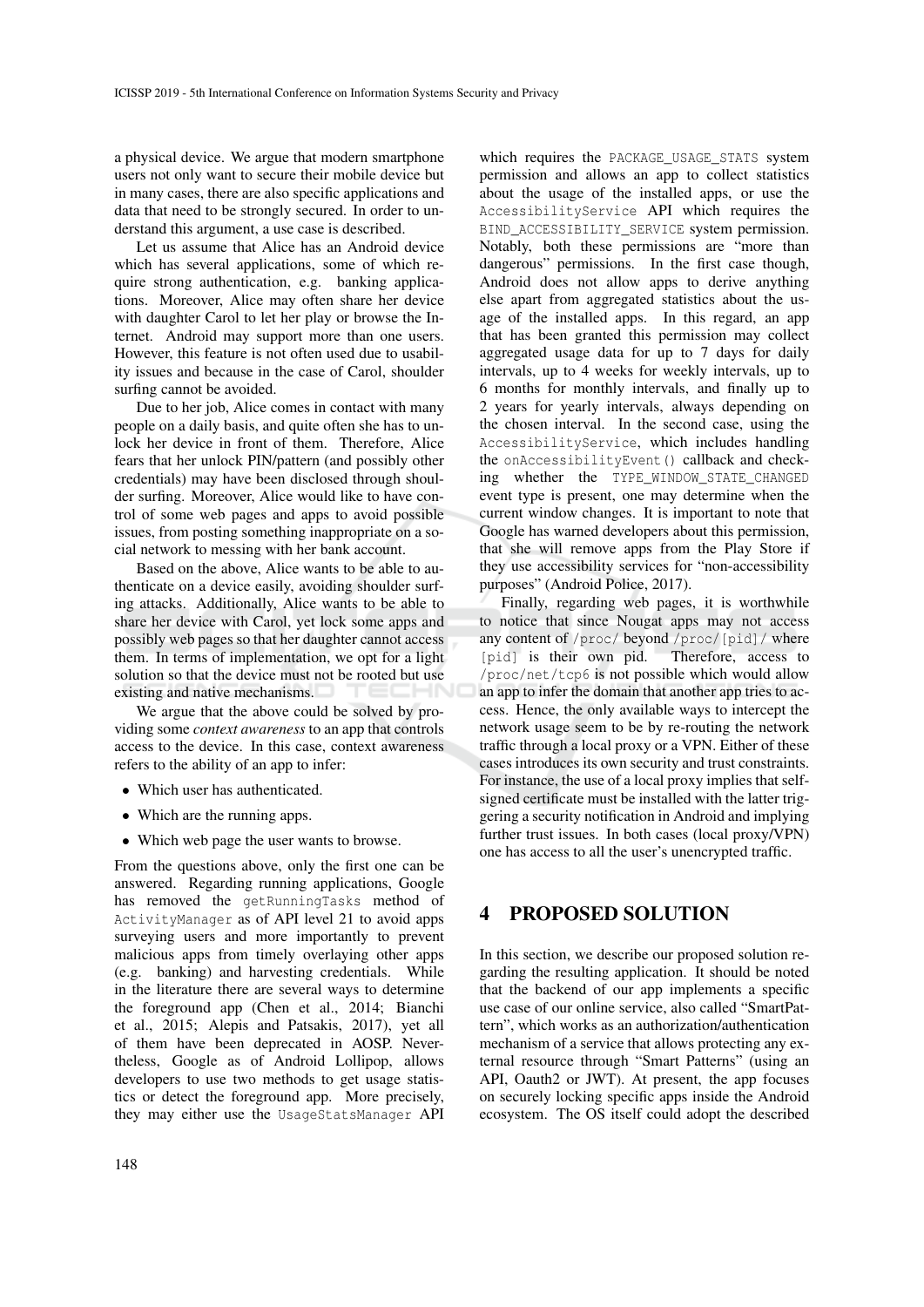underlying approach and use it for locking the Android devices more "securely". Indeed, we have developed an Android app that once installed and initialized, can be used as a "locking" mechanism, allowing access to smartphone owners in specific resources inside their smartphone and correspondingly denying access to fake ones.

All resources inside the Android OS are handled through corresponding OS apps or third-party apps. In this sense, private resources can also be present within specific apps, such as file-managers, chat applications and photo gallery applications. Our approach utilizes the provided by the OS UsageStatsManager API and handles it to recognize the foreground app successfully. Then, after the app's initialization, its users may choose from a list of installed and pre-installed apps, in their device, that they need to be securely locked.

More precisely, through the UsageStatsManager API, we have managed to successfully recognize the foreground app, contrary to Android documentation that states that this API is used only for "*Usage data that is aggregated into time intervals: days, weeks, months, and years*", (Developers Android, 2018). In our approach, we check for newly created lists of UsageStats in regular time intervals, taking only the latest INTERVAL\_DAILY records into consideration. Then, looping through the retrieved list, the most recent record in terms of the timestamp is kept which corresponds to the foreground app's package name. Using this approach, we manage to "segregate" the initially "aggregated" results and detect the user's foreground application.

Then, our app starts working in the background, as a service, silently monitoring each launched app. Whenever the service recognizes a launched app that is selected by the user to be securely locked, our app presents a full-screen Android activity, "hiding" it, and thus protecting the app in question. This "protecting" screen can only be bypassed if the user authenticates himself, through our novel smart pattern mechanism. As it will be further analyzed in the following section, the pattern mechanism not only checks whether the correct pattern is being drawn, but also whether the user who is drawing the pattern can be authenticated from his behaviour while drawing the pattern, through the machine learning core underlying module.

The secure screen provided by our app cannot be bypassed, since even when it is minimized or closed, the running service will continuously keep on relaunching it, having detected a "protected" app in the foreground. A possible attack on our app could be an attempt to uninstall it. This can also be easily protected, by additionally monitoring the "settings" of the device through our application, denying access to the app uninstallation panel.

Our proposed secure locking/unlocking mechanism has been designed to be as much "lightweight" and "robust" in using it as possible. Both for supporting user experience (UX) and also for providing the end user with a mechanism that is very close to the one that he is used to. Indeed, after some running several experiments with real hardware devices (not emulators) our results have shown that the entire authentication process, after the user has drawn a pattern in the app, is completed on an average of 100-180 milliseconds, clearly not "slowing down" the authentication process.

In each case, the work presented in this paper does not focus only to the app being the final "product", but to the underlying approach, which has been made to further secure smartphones and sensitive resources from malicious users. As a result, the proposed solution could be used in an increasing number of even more use cases, such as two-factor authentication with increased levels of security. Thus, its evaluation results, presented in the following sections are also considered as of great importance in terms of its scientific contribution.

### 5 MACHINE LEARNING CORE

**GY PI JBLICA** To work with drawn patterns, we need to initially establish an encoding of the associated data. Besides, this encoding must include information about how the user enters the pattern; not only the drawing path, that would enable the Machine Learning (ML) system to learn about a set of pattern inputs and allow for successful predictions.

### 5.1 Pattern Design and Encoding

To encode the information provided by the unlock pattern, we have established an enriched pattern path (pattern + times) as an array of vectors (one by each existing point in the pattern). According to that, the representation of the resulting, "enriched" pattern will meet the following structure:

$$
[(X_1,Y_1,t_1),(X_2,Y_2,t_2),...,(X_n,Y_n,t_n)]
$$

where  $X_i$  represents the row number of the point regarding the virtual matrix where the pattern is entered,  $Y_i$  represents the column number and  $t_i$  the time elapsed since the last point was reached (it will be 0 for the first point). Clearly,  $(X_i, Y_i) \neq (X_{i+1}, Y_{i+1}) \forall i \in$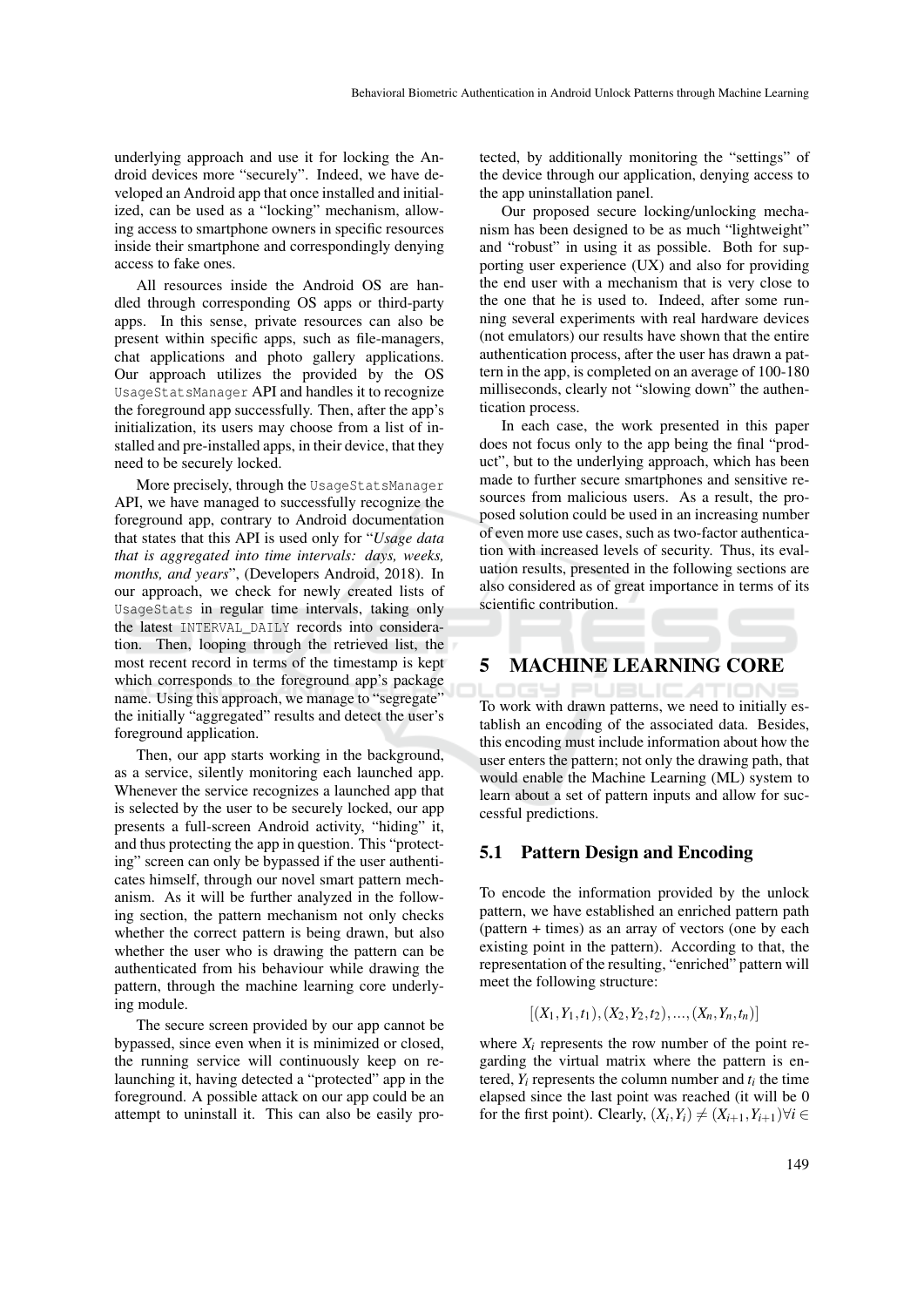

Figure 1: Example of a pattern input.

 $(1, n-1)$ . According to this encoding, the pattern presented by Figure 1 will be encoded as follows:

 $[(1,1,0),(2,2,t_{AB}),(1,3,t_{BC}),(2,3,t_{CD}),(3,3,t_{DE})]$ 

## 5.2 ML Algorithms Selection and Specifications

Once the enriched pattern representation is defined, it should be possible to generate a model for each user to predict whether each one of the future patterns introduced in the application actually belongs to the "genuine" user. Therefore, and after checking the shape of the pattern, the next step focuses mainly on exact "timing" extraction of the drawn pattern, generating a feature vector composed by each point's timestamp representation in the drawn pattern. Continuing with the same above example, we could have different valid inputs for the pattern shown by Figure 1 such as:

 $[(1,1,0), (2,2,0.22), (1,3,0.15), (2,3,0.43), (3,3,0.50)]$  $[(1,1,0), (2,2,0.17), (1,3,0.15), (2,3,0.41), (3,3,0.57)]$  $[(1,1,0), (2,2,0.20), (1,3,0.12), (2,3,0.40), (3,3,0.54)]$  $[(1,1,0), (2,2,0.21), (1,3,0.16), (2,3,0.40), (3,3,0.53)]$  $[(1,1,0), (2,2,0.23), (1,3,0.14), (2,3,0.42), (3,3,0.53)]$ 

After extracting only the time values, the corresponding result will be the following:

> $[0, 0.22, 0.15, 0.43, 0.50]$  $[0, 0.17, 0.15, 0.41, 0.57]$  $[0, 0.20, 0.12, 0.40, 0.54]$  $[0, 0.21, 0.16, 0.40, 0.53]$

#### $[0, 0.23, 0.14, 0.42, 0.53]$

Using this known and valid pattern features vectors, it is then possible to generate a dataset to build a ML model, able to predict whether an entered pattern belongs to the real user or not. In this case, it seems not straightforward to implement a supervised strategy, mainly because it is not possible to learn incorrect pattern inputs. However, it is possible to use some One Class Supervised algorithms (such as One Class Support Vector Machine, SVM) or another unsupervised ML approaches like clustering. In our case and for the purposes of this study, we have used both, namely a One Class SVM and also the Clustering approach through an implementation of the K-means algorithm.

#### 5.2.1 One Class SVM Implementation

Using the One Class SVM algorithm, we have found it possible to learn how to distinguish the valid enriched patterns from other, invalid ones, using a training dataset only composed by valid samples (only one class). As output, the algorithm will return a binary result (usually 1 and -1), although the result may vary depending on the implementation, language, etc., depending on the sample that has been classified as valid (similar to valid samples used to train the model) or invalid.

# 5.2.2 K-means Implementation

In this case, after a dimensionality reduction using PCA, we have used different configurations for the K-means algorithm. Nevertheless, after analyzing the results, we have come up with the findings that the best results have been obtained using 3 and 5 clusters in number respectively. The method used for identifying the most representative pattern for the user consists of clustering the training set samples and then selecting the main cluster, that is the one that contains more samples. During the algorithm's final step we have been able to predict whether an enriched pattern belongs to the user by checking whether it has been positioned into the main cluster of the trained model.

Figure 2 illustrates both the training and the testing phase, where the main cluster is "C1".

### 6 EVALUATION EXPERIMENT

In this section, we describe the settings of the experiment that has been conducted to evaluate the effectiveness of the resulting app. The experiment involved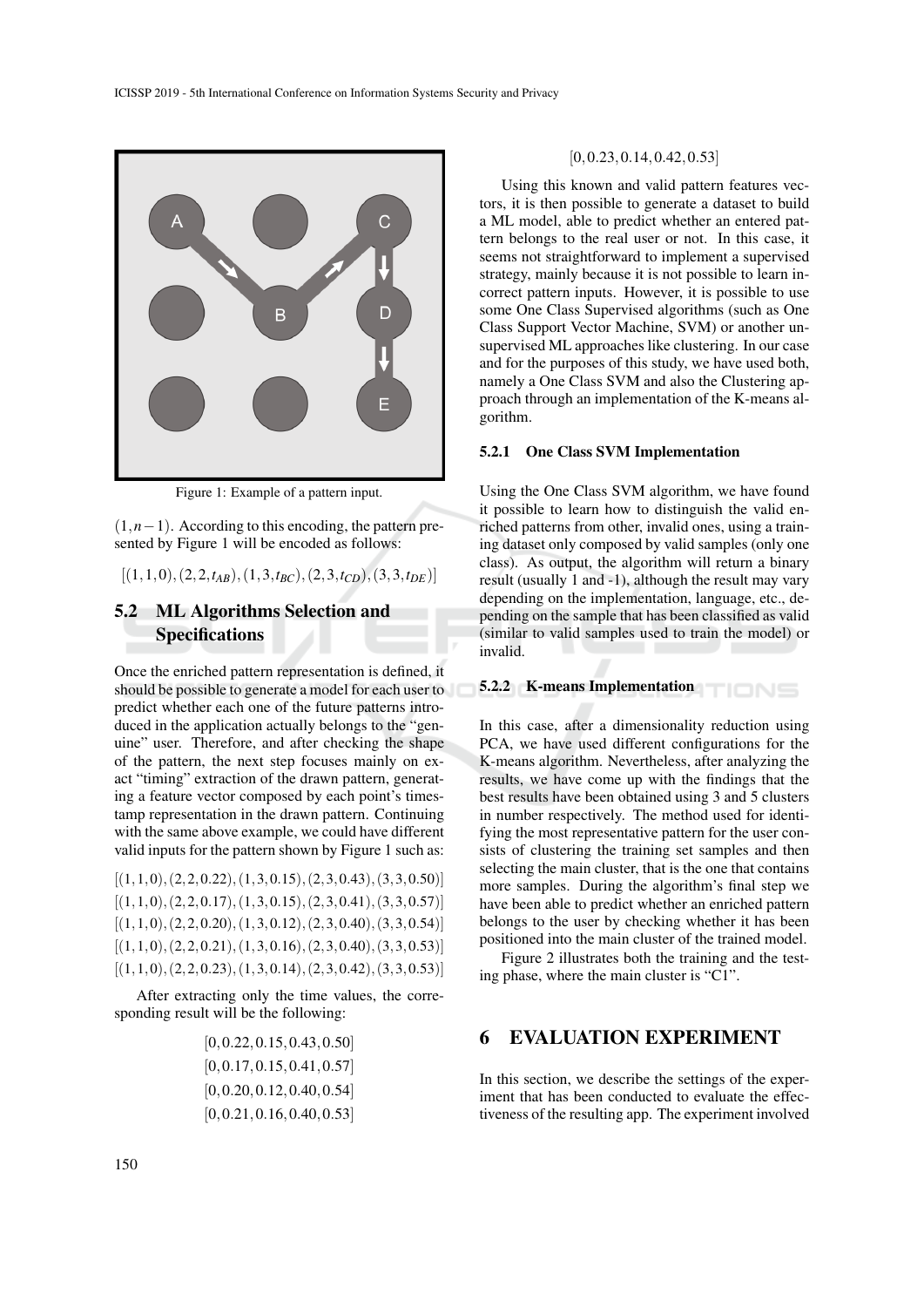

Figure 2: Clustering samples at test (top) and training (bottom) phase.

64 users, as well as 6 supervisors in a total of 70 participants, including 2 phases of evaluation. The first phase involved 54 users and the 6 supervisors, while the second phase involved 10 users and the same supervisors of phase 1.

Specifically, 54 of the evaluation users tested the app's effectiveness of the smart-pattern approach, not being able to be "broken" by other users. Respectively, 10 of the evaluation users tested the app's userfriendliness and focused in its efficiency by considering interaction complexity and minimum false positives.

At this point we should make a short discussion about the different types of user patterns both in terms of complexity that translates into the number of points the users' use and also in terms of complexity that translates in differentiations while drawing the actual pattern, namely quick or slow finger movements and also intended "strategic" pauses of the user in specific parts of the pattern. Our experiment revealed that these criteria are quite significant since both the number of points of the patterns and also the timings involved affect both the effectiveness of the underlying

algorithm to reject the false users, but also the system's effectiveness in minimizing false positives of real users. Indeed, as expected, a smart pattern becomes more effective in terms of security as the number of points increases, while users' atomic timings while drawing their patterns is of equal or even greater importance in terms of app safeguarding.

The following figures illustrate some drawn patterns that have been used for the evaluation of the smart pattern app. More specifically, Figures 3a and 3b represent the initial, simple patterns of the experiment. Of course, the actual patterns that take the timings of the drawn patterns into consideration cannot be visualized in any figure, since for this purpose, video files should be utilized. Figures 4a and 4b illustrate screenshots while using the resulting app.



(a) Pattern without direction (b) Pattern with direction data. data.

Figure 3: Simple patterns used in the first two steps of the evaluation study.

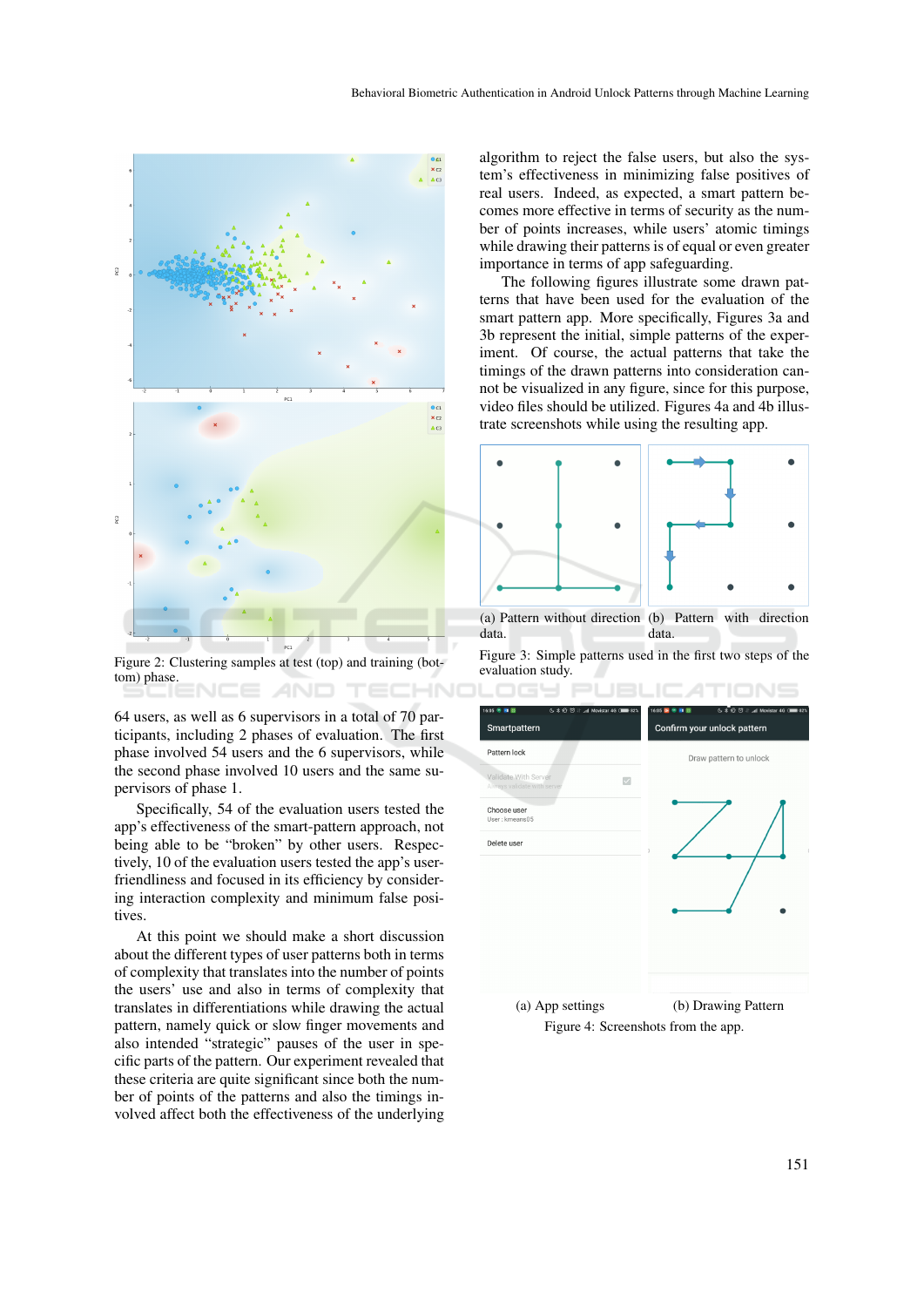### 6.1 First Phase of the Experiment (54 Users)

Settings: The experiment included a tablet and a smartphone for each evaluator user. The tablet was displaying the instructions and corresponding videos for the users. The smartphone had the app installed to be tested. A supervisor was also monitoring the whole process, both for helping and most importantly noting the evaluation results of the experiment. The supervisor was noting for each phase and user attempt, whether the users' attempts were successful (allowing access to the user) or not (denying access to the user). All the supervisors' results were afterwards transferred to a database for further processing and visualization.

Steps: This experiment phase involved 5 steps, each one corresponding to the 4 levels of smartpattern complexity within the evaluation experiment, while there was a fifth step where the users had more "help" to pass the smart pattern test successfully. In each one of the 5 steps, each user made 10 subsequent attempts to pass the corresponding smart pattern challenge. More specifically, step 1 involved an experiment with the user trying to pass the pattern screen successfully by only seeing an image of the correct pattern, having no motion directions. Step 2 involved the user trying to pass the smart pattern screen successfully by only seeing an image of the correct pattern, accompanied with small arrows in the image, indicating the correct direction. However, the users had no indication of the "way" the real users' fingers moved, trying to pass the pattern screen. Step 3 involved the user trying to pass the pattern screen successfully by watching a video of the pattern being drawn by the actual real users of the smartphone, using a common, yet of medium complexity, pattern. Step 4 involved the user trying to successfully pass the pattern screen by watching a video of the pattern being drawn by the actual real users of the smartphone, using a difficult (of higher complexity ) pattern. Finally, step 5 was almost identical to the fourth step of the evaluation, while there was additional help to the users by giving them the opportunity to watch the video of unlocking the screen one more time to memorize the correct pattern even better.

## 6.2 Second Phase of the Experiment (10 Users)

Settings: This phase involved 10 users using their own mobile, android powered smartphone, where they downloaded, installed and consequently used the app. The app was downloaded from a web link. A su-

pervisor was also monitoring the whole process, both for helping purposes and also to note down the results of the evaluation experiment. All the supervisors' results were transferred to a database for further processing and result visualization.

The users followed instructions about how to create their personal pattern and subsequently "train" the model. After successfully creating their patterns the users made 10 subsequent attempts to unlock the app. The supervisor noted the number of successful unlocks by each user.

### 6.3 Results of the Evaluation Experiment

The collected results were merged and analyzed to produce the core of our evaluation experiment. As described above, each user in the first phase made in total 50 attempts to successfully pass each one of the five smart pattern challenges. As for the evaluation results, the 54 evaluation users of the first phase made 2700 attempts in total. After the analysis of the results, from the total of 2700 user attempts, 2530 of them were unsuccessful, meaning that our proposed system had 93.7% success in denying access to unauthorized users. Respectively, in the second phase of the experiment, 10 users made 10 attempts to unlock the app using their own personal trained model of the smart pattern app. In total, they made 100 attempts, where 86 of them have been successful. As a result, our proposed approach reached a percentage of 86% in successfully "recognizing" the app's genuine user and consequently accepting his/her access to the app.

For each basic pattern attempt for the attacker, the SmartPattern app blocked the attempts illustrated in percentages in Figure 5. As a next step of analyzing the results of the evaluation study, each one of the five steps is also discussed. We may easily note that the percentage of the SmartPattern app's security increases, the more "complex" the drawn pattern is. This result might seem expected, however, in our study the complexity level could be translated not only in terms of "more points" but also in terms of "timing pauses", meaning that if the real user had a more "unique" way of drawing the pattern, then this would increase its security level. Another very interesting observation deriving from our study is that malicious users having knowledge only for the "final drawing" and not of the way, in terms of consequent points, that it was drawn did not have much success in "guessing" the correct way of unlocking the pattern. Finally, another significant result of the study is that in the cases of the more complex drawn patterns and consequently their more complex involved tim-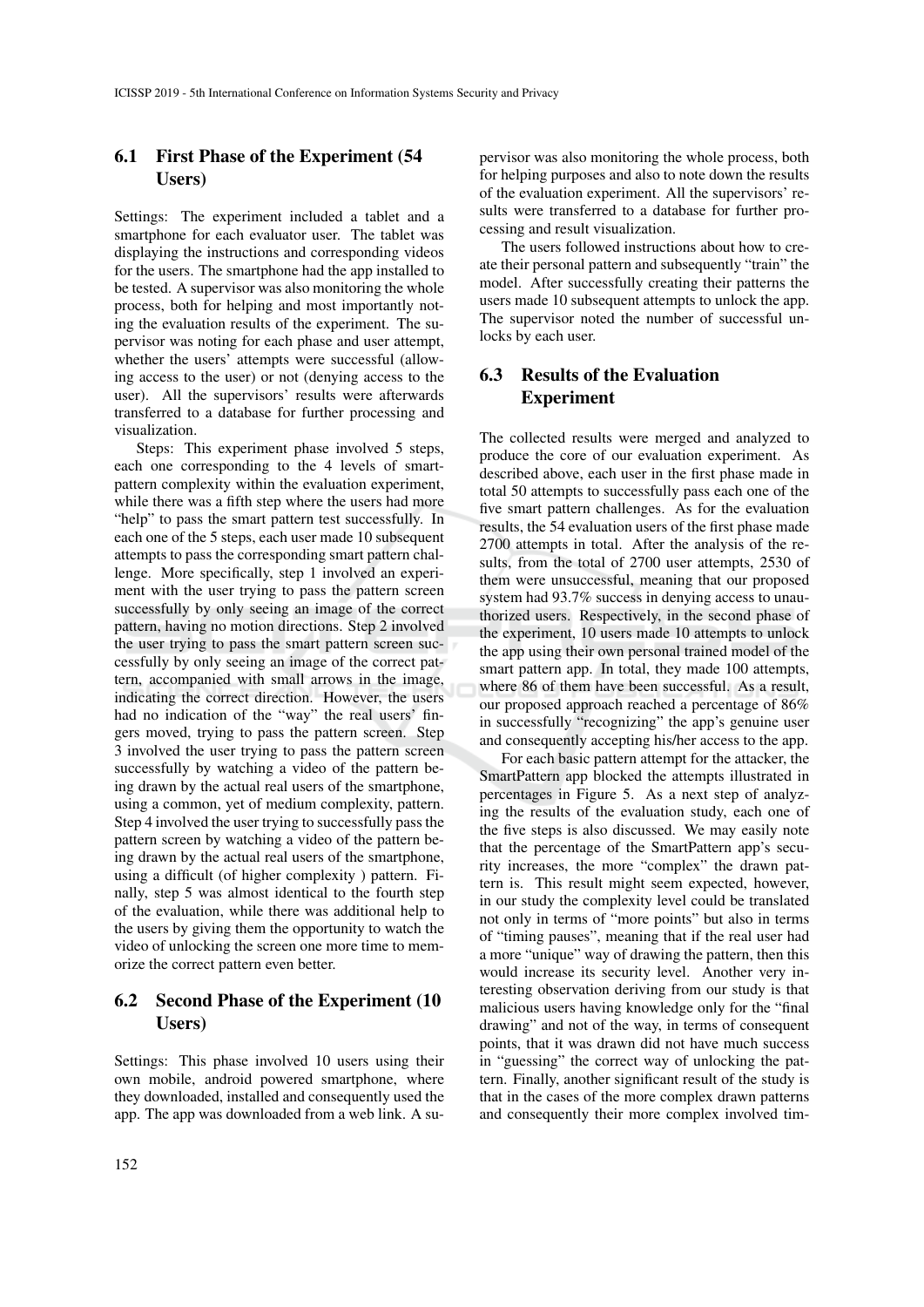

Figure 5: Attempts blocked by SmartPattern when other users try to unlock the mobile phone.

ing biometrics, even when the "attackers" had more "help" by watching the pattern being drawn more times in videos, their unlock attempts where still unsuccessful in their vast majority. These results have been quite encouraging, indicating that our research pointed in a good direction, actually providing improvements in the smartphones' unlocking mechanisms.

# 7 CONCLUSIONS

In this paper, a novel locking mechanism for Android smartphones that utilizes Machine Learning and user biometric data has been presented. Our approach can be incorporated in many application domains, ranging from providing more security to mobile devices when locking them, to specifically securing targeted "sensitive" resources and also improving 2FA without the need to root the device. The evaluation results have shown a 93.7% success rate in denying access to unauthorized users and a 86% success rate in allowing access to the real users of the app. This little "lower" success percentage of the resulting app can be justified since it was the authors' primary objective, when calibrating the ML backend, to maximize user protection, even if this resulted in lower "user friendliness" level.

Our evaluation experiments have provided us with strong evidence that our approach is very successful in "distinguishing" genuine and malicious users through the way they draw lock screen patterns. The paper's results also provide the scientific literature with valuable evidence about the efficiency of common patterns in securely protecting the smartphones.

In the future we plan to develop apps correspond-

ing to other use cases, such as the implementation of an app for 2FA purposes using our ML biometric backend, to further improve the protection level of the smartphone users.

### ACKNOWLEDGMENTS

This work was supported by the European Commission under the Horizon 2020 Programme (H2020), as part of the *OPERANDO* project (Grant Agreement no. 653704) and the University of Piraeus Research Center.

### REFERENCES

- Alepis, E. and Patsakis, C. (2017). Trapped by the ui: The android case. In *International Symposium on Research in Attacks, Intrusions, and Defenses*, pages 334–354. Springer.
- Android Police (2017). https://www.androidpolice.com/ 2017/11/12/google-will-remove-play-store-appsuse-accessibility-services-anything-except-helpingdisabled-users/.
- Aviv, A. J., Gibson, K. L., Mossop, E., Blaze, M., and Smith, J. M. (2010). Smudge attacks on smartphone touch screens. In Miller, C. and Shacham, H., editors, *4th USENIX Workshop on Offensive Technologies, WOOT '10, Washington, D.C., USA, August 9, 2010*. USENIX Association.
- Aviv, A. J., Kuber, R., and Budzitowski, D. (2017). Is bigger better when it comes to android graphical pattern unlock? *IEEE Internet Computing*, 21(6):46–51.
- Bianchi, A., Corbetta, J., Invernizzi, L., Fratantonio, Y., Kruegel, C., and Vigna, G. (2015). What the app is that? deception and countermeasures in the android user interface. In *Proceedings of the 2015 IEEE Symposium on Security and Privacy*, pages 931–948. IEEE Computer Society.
- Canfora, G., Notte, P. D., Mercaldo, F., and Visaggio, C. A. (2016). Silent and continuous authentication in mobile environment. In Callegari, C., van Sinderen, M., Sarigiannidis, P. G., Samarati, P., Cabello, E., Lorenz, P., and Obaidat, M. S., editors, *Proceedings of the 13th International Joint Conference on e-Business and Telecommunications (ICETE 2016) - Volume 4: SECRYPT, Lisbon, Portugal, July 26-28, 2016.*, pages 97–108. SciTePress.
- Chen, Q. A., Qian, Z., and Mao, Z. M. (2014). Peeking into your app without actually seeing it: Ui state inference and novel android attacks. In *23rd USENIX Security Symposium (USENIX Security 14)*, pages 1037–1052, San Diego, CA. USENIX Association.
- Developers Android (2018). https://developer.android.com/ reference/android/app/usage/UsageStatsManager.